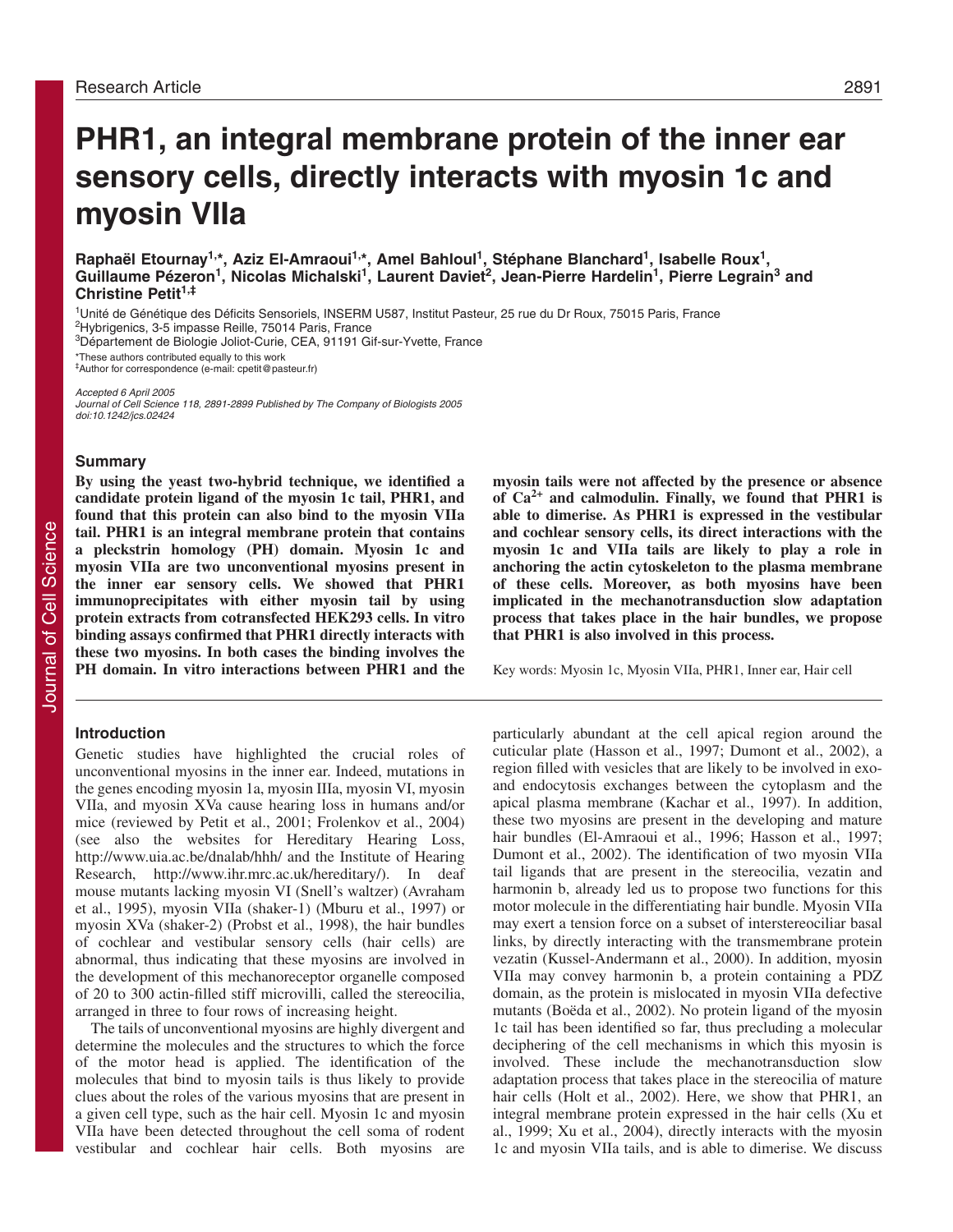the functional implications of these findings in the inner ear sensory cells.

# **Materials and Methods**

### Yeast two-hybrid screenings

To generate the inner ear two-hybrid cDNA library, the vestibular sensory epithelia from postnatal day 2 to 6 (P2-P6) mice were used as described (Boëda et al., 2002). Random-primed cDNAs were constructed in pP6 derived from the original pGADGH (Bartel et al., 1993) using the two-hybrid system to detect protein-protein interactions (Hartley, 1993). Yeast two-hybrid screenings were carried out as described (Rain et al., 2001; Colland et al., 2004), using three different baits, namely the tail of myosin 1c (myosin 1c IQ4 tail; amino acids 762-1028), full-length PHR1a (aa 1-243) and PHR1b (aa 1-208) (Fig. 1A,B). Baits were PCR-amplified, then cloned into pB6, a vector derived from pAS2 (Fromont-Racine et al., 1997). The selectivity of the *HIS3* reporter gene was eventually modulated with 3-aminotriazole for each screening to obtain a maximum of 384 histidine-positive clones. The interacting 'prey' fragments of the positive clones were PCR-amplified and sequenced at their 5′ and 3′ junctions on a PE3700 Sequencer (Applied Biosystems). The resulting sequences were used to identify the corresponding gene in the GenBank database (NCBI) using a fully automated procedure.

#### Expression constructs

Using RACE-PCR, we isolated full-length cDNAs encoding myosin 1c (NM\_008659), myosin VIIa (NM\_000260) and the four PHR1 transcripts PHR1a (AF000272), PHR1b (AF101053), PHR1c (AF100613) and PHR1d (AF071000) from the mouse inner ear at P2 (see Fig. 1B). PCR-amplified fragments were cloned into pCR2.1- TOPO (Invitrogen). Their sequences were checked prior to transfer into the appropriate expression vector. Inserts were subcloned into pCMV-tag3B (myc tag, Stratagene) and pcDNA3 (No tag, Invitrogen) for in vitro translation and transfection experiments, and into pGEX-4T-1 (GST tag, Amersham) and pEGFP (Clontech) for protein production. The following PHR1 domains were subcloned: PHR1a∆C (aa 1-145), PHR1b∆C (aa 1-145), PHR1a.PH (aa 1-126), PHR1a.mid (aa 70-134), PHR1b.mid (aa 70-178, lacks the E7 domain), PHR1a.AP (aa 131-220) and PHR1.JMD (aa 166-221). The pGEX-PHR1a (aa 1-243) and pGEX-PHR1b (aa 1-208) fusion proteins were produced. The following myosin 1c domains were subcloned: pcDNA3-myo1c (aa 1-1028), pEGFP-myo1c IQ4 tail (aa 762-1028), pGEX-myo1c IQ4 tail (aa 762-1028) pCMV-myo1c IQ4 tail (aa 762- 1028); pGEX-myo1c T701 (aa 701-1028). A cDNA encoding the



**Fig. 1.** Myosin 1c binds to PHR1. (A) Predicted structure of myosin 1c*.* The position of the yeast two-hybrid bait is indicated. (B) Predicted structure of the four PHR1 isoforms. PHR1a, the longest isoform, contains an N-terminal 19 amino acid peptide, a pleckstrin homology (PH) domain, the E7 domain encoded by the alternatively spliced exon 7, a juxtamembrane domain (JMD) that displays no significant similarity to any known protein, a transmembrane (TM) domain, and six putative extracellular residues (CT6). Numbers indicate amino acid positions (1- 243) according to the PHR1a sequence. The overlapping cDNAs encoding the PHR1 fragments found to interact with the myosin 1c tail in the yeast two-hybrid system are shown. They all lack the E7 domain. (C) Co-immunoprecipitation of PHR1 and the myosin 1c tail. Extracts from cotransfected HEK293 cells producing both the GFP-tagged PHR1a (lane S1) and the myc-tagged myosin 1c IQ4 tail (lane S2) were used. The proteins were co-immunoprecipitated by the antibody to myc (lane IP2). Extract from transfected cells producing GFP-PHR1 and the c-myc tag alone (lane S1) was used as a negative control (lane IP1). (D-F) In vitro binding assays. Mapping of the binding site of PHR1. Different fusion proteins shown in D were incubated with immobilised GST-tagged myosin 1c tail fragments (myo1c IQ4 tail, aa 762-1028; and myo1c T701, aa 701-1028) or with GST. (E) The GST-myosin 1c IQ4 tail binds to PHR1b and PHR1b.mid, but not to PHR1.JMD and PHR1a.AP. (F) Coomassie stained gel. GST-myosin 1c T701 binds to PHR1a∆C, PHR1b∆C, and PHR1a.PH. By contrast, it does not bind to the PH domain of βV spectrin (βV.PH). Positions of molecular mass markers are indicated in kDa on the right-hand side of blots.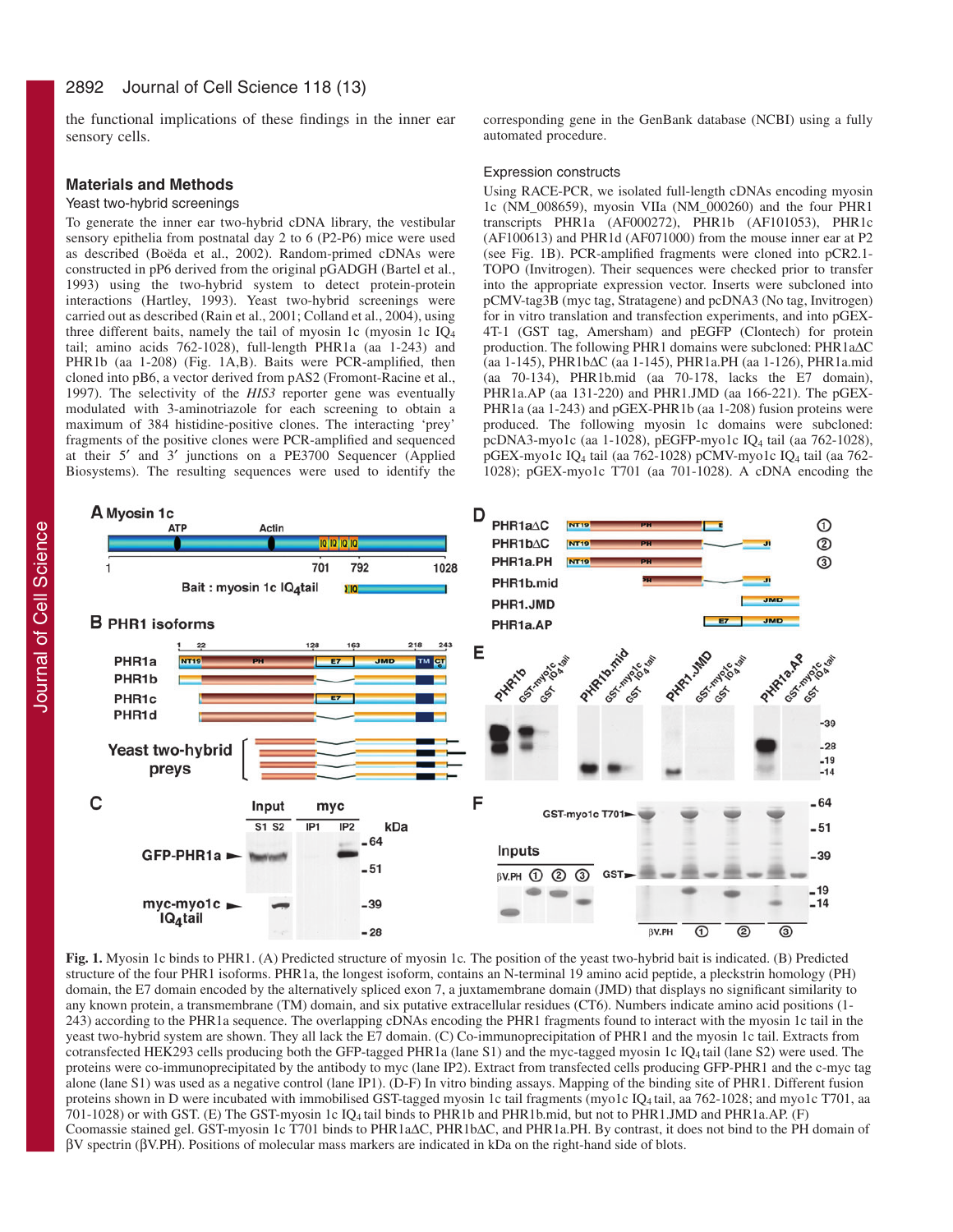myosin VIIa prey (myo7a prey; aa 934-1071) was subcloned into pCMV-tag3B and pGEX-4T-1. pEGFP-myosin VIIa-tail and pEGFPmyosin VIIa/MyTH4 FERM (aa 1690-2215) were also used (Boëda et al., 2002). The constructs encoding myosin XVa/MyTH4 FERM (aa 3071-3511), and βV spectrin.PH domain (aa 3533-3641) were kindly provided by B. Delprat (Pasteur Institute, Paris, France) and K. Legendre (Pasteur Institute, Paris, France), respectively. Constructs encoding myosin VIIa/SH3 MyTH4 FERM (aa 1605-2215), myosin VIIa/SH3 MyTH4 (aa 1605-1907) were kindly provided by I. Zwaenepoel (Pasteur Institute, Paris, France).

#### Immunocytofluorescence analysis

HeLa cells were transfected using Effectene reagent (Qiagen), following the manufacturer's instructions. Immunocytofluorescence analysis was carried out on fixed cells as described (Kussel-Andermann et al., 2000). We used an anti-myc mouse monoclonal antibody (clone 9E10, Santa Cruz) and secondary antibodies coupled with Alexa 488 or Alexa 568 (Amersham, Molecular Probes). Cells were analysed with a laser-scanning confocal microscope (LSM-540, Zeiss).

#### Co-immunoprecipitation experiments

Human embryonic kidney HEK293 cells were transfected using Lipofectamine Plus Reagent (Invitrogen), according to the manufacturer's instructions. The cell pellets were solubilised by sonication in PBS, complemented with EDTA-free cocktail of protease inhibitors (Roche). Cell extracts were prepared using 0.1% Triton X-100, and 0.1% sodium deoxycholate in PBS, pH 7.4. Immunoprecipitations were done using either polyclonal anti-GFP antibodies (Invitrogen) or monoclonal anti-c-myc antibodies preincubated with protein G-agarose (Pharmacia). The immunoprecipitates were electrotransferred to nitrocellulose sheets and probed with anti-c-myc (1:500 dilution), anti-myosin VIIa (1:3000), or anti-GFP (1:5000) antibodies. Horseradish peroxidaseconjugated goat anti-rabbit or anti-mouse antibodies (Amersham) and the ECL chemiluminescence system (Pierce) were used for detection.

#### Production and purification of GST-tagged proteins

GST-tagged proteins were produced in BL21 bacteria. For all PHR1 proteins and the PH domain of βV spectrin, the production was triggered with  $0.5$  mM IPTG at an  $OD_{600nm}$  of 0.8. After 2 hours incubation at 30°C, cells were collected and centrifuged 20 minutes at 4°C. The pellet was washed once in PBS and frozen in liquid nitrogen. After cell lysis in PBS with 1% Triton X-100, 1 mM DTT, 300 mM NaCl, and protease inhibitor cocktail, supernatants were incubated with glutathione–Sepharose beads (Pharmacia) for 2 hours at 4°C, then washed three times with a saline buffer (0.1% Triton X-100, 1 mM DTT, in PBS supplemented with 50 mM NaCl). The proteins of interest were retrieved from GST-fusion proteins by thrombin cleavage (Sigma). Thrombin was then eliminated by using benzamidine-agarose beads (Sigma). For myosin 1c tail production, 0.1 mM IPTG was added at an  $OD_{600}$  of 0.6, and cells were incubated overnight at 18°C. Soluble proteins were treated as described above.

# In vitro binding experiments

The in vitro binding assays were carried out using purified GSTtagged fusion proteins. Each binding experiment was done at least in triplicate. In one series of experiments, 35S-labelled proteins were translated in vitro with the T3/T7-coupled transcription–translation system (Promega) according to the manufacturer's instructions. To test the myosin 1c tail-PHR1b interaction, the same amount of GSTtagged myosin 1c IQ<sub>4</sub> tail or GST alone  $(2 \mu g)$ , was incubated with pre-equilibrated glutathione-Sepharose beads for 90 minutes at 4°C. The beads were washed three times with binding buffer (5% glycerol,  $5 \text{ mM MgCl}_2$ ,  $0.1\%$  Triton X-100, in PBS, pH 7.4) supplemented with EDTA-free protease inhibitor cocktail, and then incubated with the in vitro translated 35S-labelled PHR1b for 3 hours, at 4°C on a rotating wheel. The beads were then washed four times with binding buffer supplemented with 150 mM NaCl and bound proteins were resuspended in 30  $\mu$ l of 2 $\times$  SDS sample buffer. Samples were then analysed on a 4-12% SDS-polyacrylamide gel. The gel was fixed, dried and exposed to a Biomax film (Kodak).

In a second series of experiments GST-tagged fusion proteins were purified on glutathione-Sepharose beads and then either eluted with 20 mM reduced glutathione at pH 8 or cleaved by thrombin. To test the interaction between the myosin 1c tail and different PH-containing domains of PHR1b, the same amount (3 µg) of purified GST-tagged myosin 1c tail (T701) or GST alone was incubated with preequilibrated glutathione-Sepharose beads for 90 minutes at  $\hat{4}^{\circ}$ C. Purified and cleaved PHR1b domains (3 µg) were incubated overnight with either GST-tagged myosin 1c T701 or GST alone, in a saline buffer (PBS containing 5% glycerol, 0.1% Triton X-100, and complete protease inhibitor cocktail). The beads were then washed five times with binding buffer supplemented with 150 mM NaCl, and bound proteins were resuspended in 30  $\mu$ l of 2 $\times$  SDS sample buffer. Samples were then analysed on a 4-12% SDS-polyacrylamide gel stained with Coomassie Brilliant Blue R250.

For the PHR1 dimerisation test, the full-length GST-tagged PHR1a protein was produced as described above, then purified on glutathione-Sepharose beads and eluted in 20 mM reduced glutathione. The purified PHR1a extract was loaded on a gel filtration column Superdex™ 75 prep grade (Amersham). The following molecular mass standards were also applied to the column for calibration: bovine serum albumin (66 kDa), ovalbumin (45 kDa), chymotrypsinogen A (25 kDa), ribonuclease A (13.7 kDa). Confidence intervals for the molecular mass values were calculated from the regression curve. In order to check the integrity of the purified PHR1a extract, we carried out mass spectroscopy and Edman sequencing. ESI-MS measurements were performed on ESI-triple quadrupole API365 (MDS-Sciex, Toronto, Canada). The N-terminal sequencing was performed on an ABI 494 (USA) machine.

# **Results and Discussion**

# PHR1, an integral membrane protein, directly interacts with the myosin 1c tail

Myosin I isoforms are widely expressed in invertebrates and vertebrates. They can be grouped into two phylogenetically distinct subclasses. Subclass 1 isoforms have long tails that contain basic (TH1), proline-rich (TH2) and Src homology-3 (SH3) domains, whereas the subclass 2 isoforms contain only a short TH1 tail domain. Myosin 1c belongs to subclass 2. Myosin 1c consists of a motor head domain with actin- and ATP-binding sites, a neck region containing three IQ motifs, and a short basic tail domain (Fig. 1A). The three IQ domains bind to  $Ca^{2+}$ -free calmodulin with high affinity. A fourth IQ motif that seems to bind to calmodulin with a very low affinity has also been reported (Gillespie and Cyr, 2002). In order to identify proteins that interact with myosin 1c in the inner ear, we used a fragment encompassing the fourth IQ motif and the entire C-terminal basic tail domain (i.e. amino acids 762-1028, Fig. 1A), hereafter referred to as myosin 1c  $IQ<sub>4</sub>$  tail, to screen a P2-P6 mouse inner ear library (see Materials and Methods), in the yeast two-hybrid system.

We identified 71 clones by histidine nutritional selection and β-galactosidase (β-gal) activity. The inserts from the isolated clones were sequenced, leading to the identification of four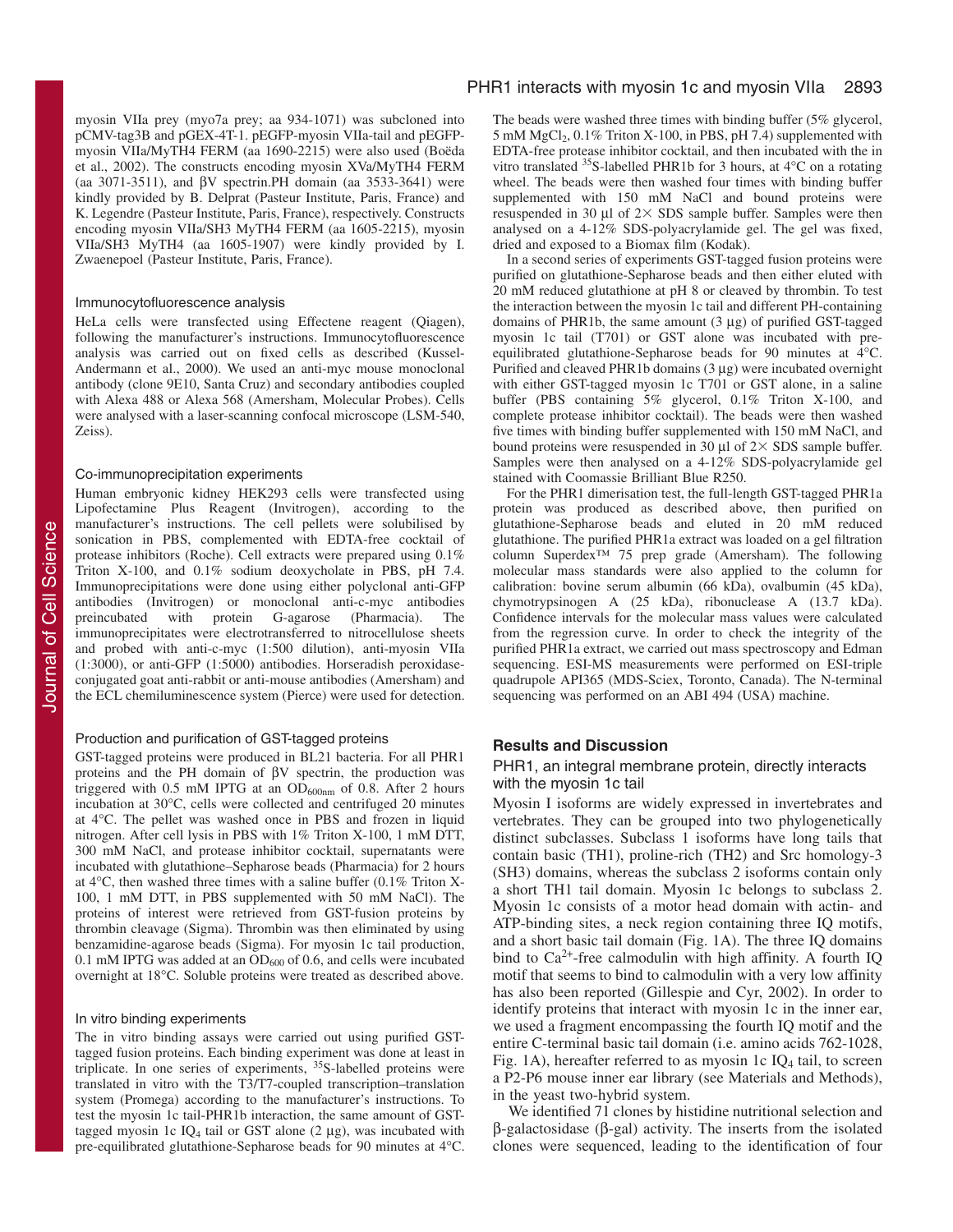#### 2894 Journal of Cell Science 118 (13)

Journal of Cell Science Journal of Cell Science overlapping clones that encode the C-terminal region of a protein named PHR1 (Krappa et al., 1999; Xu et al., 1999) (Fig. 1B). *PHR1* is abundantly expressed in mature photoreceptor cells, cochlear and vestibular hair cells, and olfactory receptor neurons. In the cochlea *PHR1* is also expressed in a subset of interdental cells at the surface of the spiral limbus (Xu et al., 2004). Immunohistochemistry and chemical extraction studies on the photoreceptor outer segment have shown that PHR1 is an integral membrane protein (Xu et al., 1999). PHR1 contains an N-terminal pleckstrin homology domain (Krappa et al., 1999; Xu et al., 1999). Pleckstrin homology (PH) domains are 100- to 120-amino acid modules best known for their ability to bind to phosphoinositides (Lemmon et al., 2002). Unlike other PH domains (Rebecchi and Scarlata, 1998), that of PHR1 lacks most of the eight conserved residues known to coordinate binding to phosphoinositides (Xu et al., 1999). The use of two promoters and alternative splicing of exon 7 lead to four different *PHR1* transcripts (Krappa et al., 1999; Xu et al., 1999), hereafter referred to as *PHR1a-d*. PHR1a and PHR1b both result from the use of the more upstream promoter. They contain a 19 amino acid N-terminal peptide (NT19), which is absent from PHR1c and PHR1d. In addition, PHR1a and PHR1c contain a 36-amino acid segment encoded by exon 7, hereafter referred to as E7 (aa 131-166), whereas PHR1b and PHR1d do not (Fig. 1B). Thus, the PHR1 sequence can be subdivided in six different regions, namely NT19 (in PHR1a and PHR1b), PH domain, E7 (in PHR1a and PHR1c), JMD, TM domain, and a short six amino acid C-terminal peptide CT6 (Fig. 1B). The overlapping sequences of the yeast two-hybrid PHR1 preys code for a peptide that extends between residues 70-208 of PHR1b (aa 51-189 of PHR1d), that is the C-terminal part of the PH domain and the entire JMD, TM and CT6 domains (Fig. 1B).



Fig. 2. Effect of Ca<sup>2+</sup> and calmodulin on the myosin 1c-PHR1 interaction. (A) Effect of the  $Ca^{2+}$  concentration. Myosin 1c IQ<sub>4</sub> tail or GST alone was incubated with  $\left[\right]$ <sup>35</sup>S]PHR1b in the presence of 100  $\mu$ M EGTA or 50  $\mu$ M Ca<sup>2+</sup>. PHR1b interacts with the tail of myosin 1c in both cases (upper panel). In the reciprocal experiment, full-length myosin 1c binds to GST-PHR1b in the presence of 100  $\mu$ M EGTA or 50  $\mu$ M Ca<sup>2+</sup> (lower panel). (B) Effect calmodulin (CaM). GST-PHR1b binds to  ${}^{35}S$ -labelled full-length myosin 1c in the absence (–) or presence of calmodulin (1.5, 7.5 or 15  $\mu$ M) (upper panel). In the reciprocal experiment, GST-myo1c T701 or GST was incubated with <sup>35</sup>S-PHR1b in the absence or presence of calmodulin  $(1.5, 7.5 \text{ or } 15 \mu \text{M})$ . The myosin 1c IQ4 tail-PHR1b interaction is not affected by any of the calmodulin concentrations tested (lower panel). Positions of molecular mass markers are indicated in kDa on the right-hand side of blots.

To confirm the interaction of PHR1 with myosin 1c, HEK293 cells were cotransfected with plasmids encoding the GFP-tagged PHR1a and c-myc-tagged myosin 1c IQ4tail (see Materials and Methods). Cell extracts were incubated with an anti-c-myc antibody. PHR1a co-immunoprecipitated with the myosin 1c IQ4 tail. Co-immunoprecipitation was not observed when the c-myc-tagged myosin 1c  $IQ<sub>4</sub>$  tail was substituted by c-myc tag alone (Fig. 1C).

To assess a possible direct interaction between the two proteins, we carried out in vitro binding assays. Using in vitro translated 35S-labelled proteins, we found that full length PHR1a, PHR1b and PHR1d bound to the GST-tagged myosin 1c IQ4 tail (Fig. 1E and data not shown). In the reciprocal binding experiment, either full-length PHR1a or PHR1b fused to GST did bind to <sup>35</sup>S-labelled full-length myosin 1c (Fig. 2) and data not shown). To define the myosin 1c-interacting region of PHR1, three different PHR1 fragments, namely the C-terminal part of the PH domain (PHR1b.mid; aa 70-178) and the downstream region containing (PHR1a.AP; aa 128-220) or lacking (PHR1.JMD; aa 166-221) the E7 fragment (Fig. 1D), were incubated with the GST-myosin 1c IQ4 tail or with GST alone. PHR1b and PHR1b.mid, but not PHR1a.AP or PHR1.JMD, bound to the GST-myosin 1c  $IQ_4$  tail (Fig. 1E). Based on these results, bacterially expressed untagged PHR1a fragments (Fig. 1D) obtained by cleavage of the GST-fusion protein with thrombin, were incubated either with the GSTtagged myosin 1c T701 (aa 701-1028) corresponding to the entire neck and tail part of myosin 1c or with GST alone. PHR1a∆C (aa 1-145), PHR1b∆C (aa 1-145) and PHR1a.PH (aa 1-126) fragments did interact with GST-tagged myosin 1c T701, but not with GST alone. Under the same experimental conditions, the PH domain of βV spectrin (aa 3533-3641) did not bind to GST-myosin 1c T701 (Fig. 1F). We conclude that the myosin 1c tail interacts with PHR1 via its PH domain.

All myosin I TH1 tail domains have net positive charges and many, including that of myosin 1c, have been shown to interact with phospholipids in vitro (Titus, 2000; Tang et al., 2002). In addition, myosin 1c directly interacts with PtdIns $(4,5)P_2$  (PIP<sub>2</sub>) and other anionic phospholipids via its IQ domains (Hirono et al., 2004). Both interactions have only been detected in the presence of high  $Ca^{2+}$ concentrations (Tang et al., 2002; Hirono et al., 2004), however, and they may not fully account for the subcellular targeting of myosin 1c. Therefore, the proposed anchoring of myosin 1c to the plasma membrane (Cyr et al., 2002) may also involve integral membrane protein(s). Based on the present results, we suggest that PHR1 is one of these. In order to test whether the free  $Ca^{2+}$  concentration can affect the interaction between myosin 1c tail and PHR1, we carried out the in vitro binding experiments in the presence of either 100 µM EGTA (a calcium-chelating agent) or a 50  $\mu$ M free Ca<sup>2+</sup> concentration, two conditions designed to mimic low- and high- $Ca^{2+}$  environments that may be encountered by myosin 1c in the hair cell bundle (Gillespie and Cyr, 2002). The PHR1-myosin 1c interaction was detected under both conditions (Fig. 2A). It has been found that calmodulin completely blocks the targeting of the myosin 1c neck-tail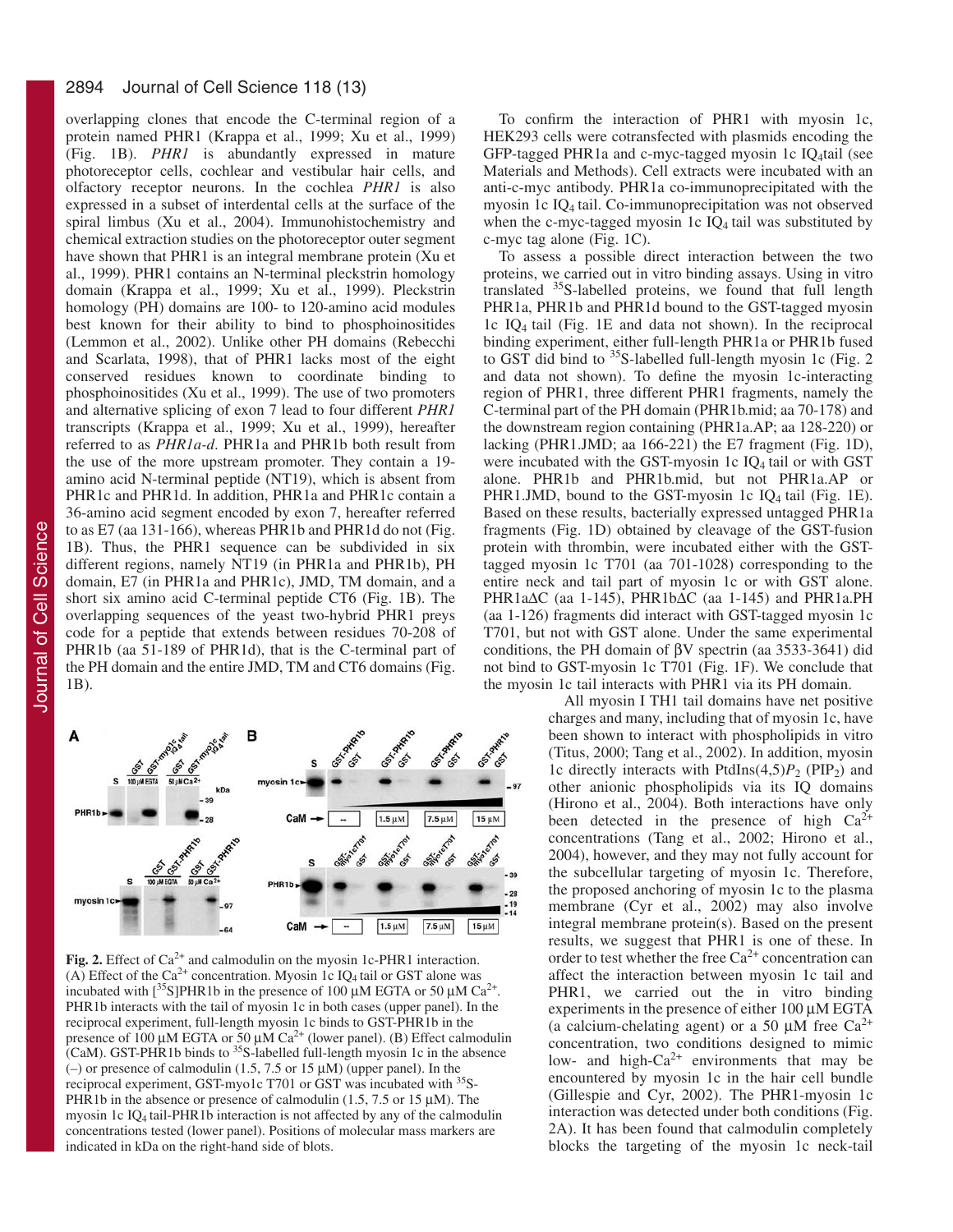fragment (myosin 1c T701) to a putative 'membrane receptor' in the hair bundle (Cyr et al., 2002), possibly PtdIns $(4,5)P_2$ (Hirono et al., 2004). In addition, increasing the  $Ca^{2+}$ concentration has been shown to weaken calmodulin association to the myosin 1c IQ motifs (Gillespie and Cyr, 2002). This would result in conformational changes of the motor head-neck region that would in turn prevent the coupling between energy released by ATP hydrolysis and the creation of a tension force exerted on the membrane. We tested whether the binding of PHR1 to myosin 1c is modulated by calmodulin in the presence of low or high free- $Ca^{2+}$ concentrations. Calmodulin  $(1.5-15.0 \mu M)$  failed to prevent the PHR1-myosin 1c interaction in the presence of 100  $\mu$ M EGTA (Fig. 2B) or 50  $\mu$ M Ca<sup>2+</sup> (data not shown). Together, these results suggest that myosin 1c associates to the plasma membrane both in Ca<sup>2+</sup>/calmodulin-dependent (Cyr et al., 2002; Hirono et al., 2004) and  $Ca^{2+}/c$ almodulin-independent (this study) ways that could involve lipid and protein ligands respectively.

# PHR1 interacts with myosin 1c and myosin VIIa 2895

# PHR1 interacts with the myosin VIIa tail

In order to find additional PHR1-interacting partners in the hair cell, we used full-length PHR1b as the bait in a yeast twohybrid screening of the same mouse inner ear library. Sequence analysis of the clones positive for *HIS3* and *LacZ* revealed a single myosin VIIa clone (myo7a prey; aa 934- 1071). This clone encodes a short tail fragment that partially overlaps with the first 54 amino acids of the first MyTH4 domain (see Fig. 3A). Extracts from HEK293 cotransfected cells producing the entire myosin VIIa tail and GFP-tagged PHR1a were immunoprecipitated by an antibody to GFP and the myosin VIIa tail was detected in the immunoprecipitate (Fig. 3B).

In vitro binding assays demonstrated direct interaction between PHR1b and the myosin VIIa original prey (138 aa tail fragment), the entire myosin VIIa tail or the full-length myosin VIIa (Fig. 3C,D). Both the absence of  $Ca^{2+}$  and increasing the  $Ca^{2+}$  concentration up to 500 µM did not affect the PHR1bmyosin VIIa tail interaction (Fig. 3C).



**Fig. 3.** Myosin VIIa binds to PHR1. (A) Predicted structure of myosin VIIa. The yeast two-hybrid myosin VIIa prey obtained using PHR1b as the bait is indicated. (B) Binding of the myosin VIIa tail to GFP-tagged PHR1a in cotransfected HEK293 cells. Protein extract from cotransfected HEK293 cells producing both the GFP-tagged PHR1a and the untagged-myosin VIIa tail (lane S2) was used for immunoprecipitation. The myosin VIIa tail and PHR1a are co-immunoprecipitated by the anti-GFP antibody (lane IP2). Extract from cotransfected cells expressing the myosin VIIa tail and GFP alone (lane S1) was used as a negative control (lane IP1). (C) GST-PHR1b binds to the <sup>35</sup>S-labelled myosin VIIa prey fragment, entire myosin VIIa tail, and full-length myosin VIIa. The PHR1-myosin VIIa tail interaction is affected by neither the absence of  $Ca^{2+}$  (–), nor high free  $Ca^{2+}$  concentrations (10, 50 or 500 µM). (D) In the reciprocal experiment, GST-tagged myosin VIIa prey fragment or GST alone was incubated with in vitro translated [<sup>35</sup>S]PHR1b, [<sup>35</sup>S]PHR1b.mid or [<sup>35</sup>S]PHR1.JMD (see Fig. 1D). GST-myo7a prey binds to PHR1b and PHR1b.mid, but not to PHR1.JMD. (E,F) The myosin VIIa tail constructs (E) used for the in vitro binding assays in F are given a number (circled). GST-PHR1b or GST was incubated with different <sup>35</sup>S-labelled myosin VIIa protein fragments. GST-PHR1b binds to Myo7a/SH3 MyTH4 FERM and Myo7a/MyTH4 FERM, but not to Myo7a/SH3 MyTH4. Binding is not detected with the MyTH4 FERM C-terminal tail fragment of myosin XVa (Myo15a/MyTH4 FERM). MyTH4, myosin tail homology 4; FERM, 4.1, ezrin, radixin, moesin; SH3, src homology 3. Positions of molecular mass markers are indicated in kDa on the right-hand side.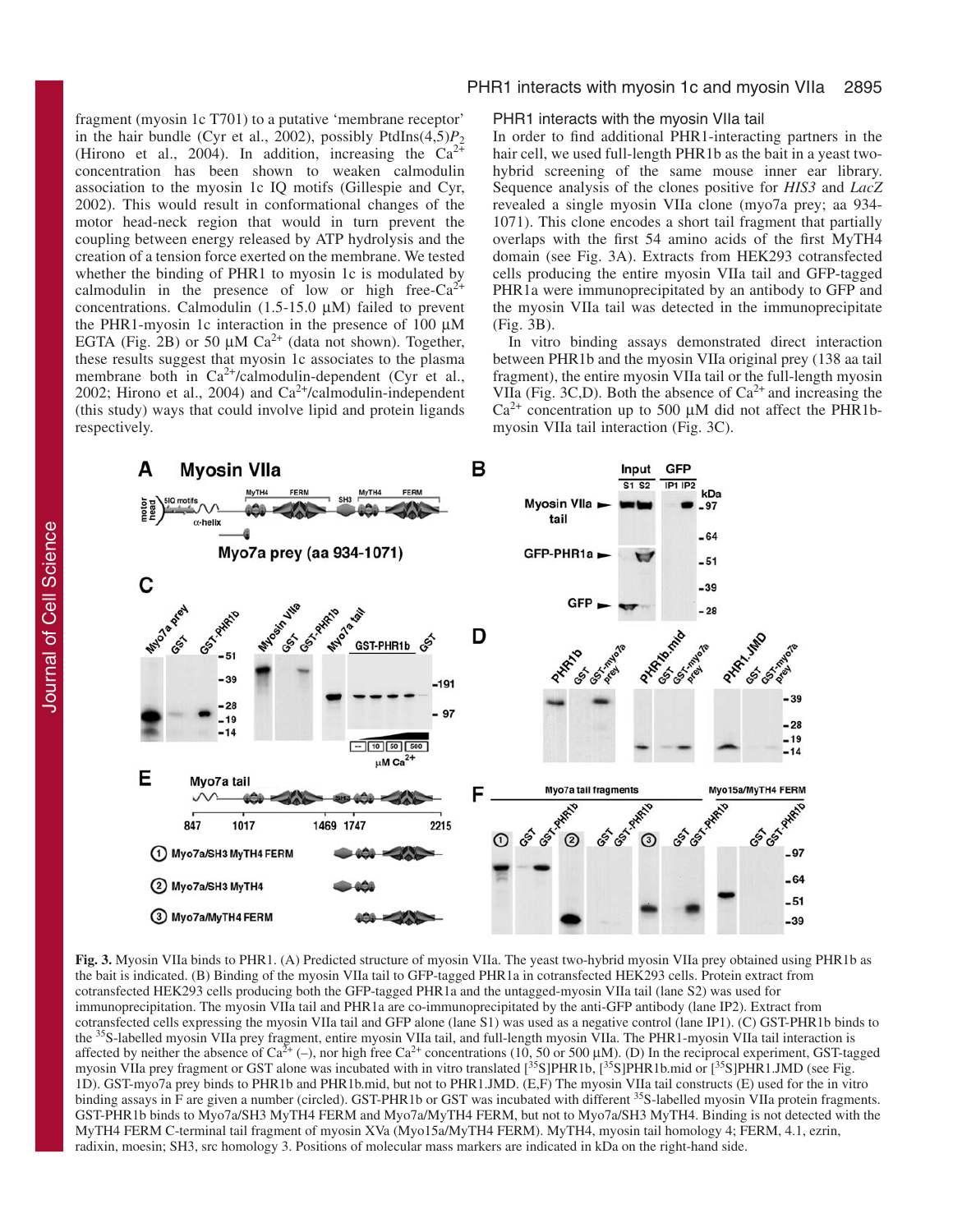#### 2896 Journal of Cell Science 118 (13)

To define the myosin VIIa-interacting region of PHR1, we carried out binding assays with different PHR1 fragments (see Fig. 1D). The GST-myosin VIIa prey bound to PHR1b.mid, but not to PHR1.JMD (Fig. 3D), thus indicating that PHR1 interacts with myosin VIIa via the PH domain.

Myosin VIIa consists of a motor head domain, five IQ motifs and a long tail (aa 847-2215). The tail contains an  $\alpha$ -helix dimerisation domain, followed by two MyTH4 FERM repeats separated by an SH3 domain (Fig. 3A). In cotransfected HeLa cells producing c-myc-tagged PHR1b and a GFP-tagged myosin VIIa tail fragment (myosin VIIa/MyTH4 FERM; aa 1690-2215) lacking the myosin VIIa prey region, the two proteins colocalised in the cytoplasm (data not shown), suggesting the presence of an additional binding site in the Cterminal region of myosin VIIa. To define the PHR1 interacting regions of myosin VIIa, we carried out binding assays with different myosin VIIa tail fragments (Fig. 3E). GST-PHR1b bound to SH3 MyTH4 FERM (aa 1605-2215) and MyTH4 FERM (aa 1690-2215) C-terminal tail fragments of myosin VIIa. In contrast, GST-PHR1b did not bind to myosin VIIa/SH3 MyTH4 (aa 1605-1907), or to the FERM domain (aa 1896-2215) and MyTH4 domain (aa 1752-1890) alone.

Finally, GST-PHR1b did not bind to the MyTH4 FERM Cterminal tail fragment (aa 3071-3511) of myosin XVa (Fig. 3F and data not shown). Together, these results indicate the presence of at least two PHR1-interaction sites within the myosin VIIa tail, namely one in the interdomain separating the dimerisation domain from the first MyTH4 and another in the C-terminal MyTH4 FERM.

### PHR1 can form homodimers

We used full-length PHR1a as the bait in a third yeast twohybrid screening of the inner ear library. We identified four clones that encode two overlapping regions of PHR1b/d, i.e. from amino acid number 70 to the C-terminal end (Fig. 4A). In in vitro binding assays, GST-tagged PHR1a interacted with the four isoforms, PHR1a-d (Fig. 4B and data not shown). Moreover, by using different PHR1 fragments, we were able to show that the JMD domain is sufficient for PHR1 homomerisation (Fig. 4B, lower panel). To confirm the ability of PHR1 to form homodimers we ran a gel filtration column with full length PHR1a purified from a GST-PHR1a fusion protein by thrombin cleavage (see Materials and Methods). In



**Fig. 4.** PHR1 can form dimers. (A) Yeast two-hybrid PHR1 preys obtained using PHR1a as bait. (B) PHR1 isoforms can form heteromers. Top panel, PHR1 constructs used for the in vitro binding assay. Middle panel, GST-PHR1a or GST alone was incubated with full length [<sup>35</sup>S]PHR1a, [<sup>35</sup>S]PHR1b, or [<sup>35</sup>S]PHR1d. GST-PHR1a interacts with every PHR1 isoform. Lower panel, PHR1.JMD is sufficient for PHR1 homomerisation. (C) Gel filtration analysis of the purified PH domains of PHR1a (PHR1a.PH) and βV spectrin (βV spectrin.PH). The figure shows the regression curve between the molecular mass and the partition coefficient  $(K_{av})$  defined by  $K_{av} = (Ve - Vol/(Vi - Vol)$ , where *Ve* is elution volume of the protein, *Vo*, column void volume and *Vt*, total bed volume. The molecular masses of eluted fractions are estimated according to the fractions corresponding to four molecular mass standards: bovine serum albumin (BSA), ovalbumin, ribonuclease A and chymotrypsinogen A. PHR1a.PH is eluted as a dimer, whereas βV spectrin.PH is eluted as a monomer. (D) Schematic diagram illustrating how a PHR1 dimer can recruit two myosin 1c, two myosin VIIa, or one myosin 1c and one myosin VIIa molecule to the plasma membrane.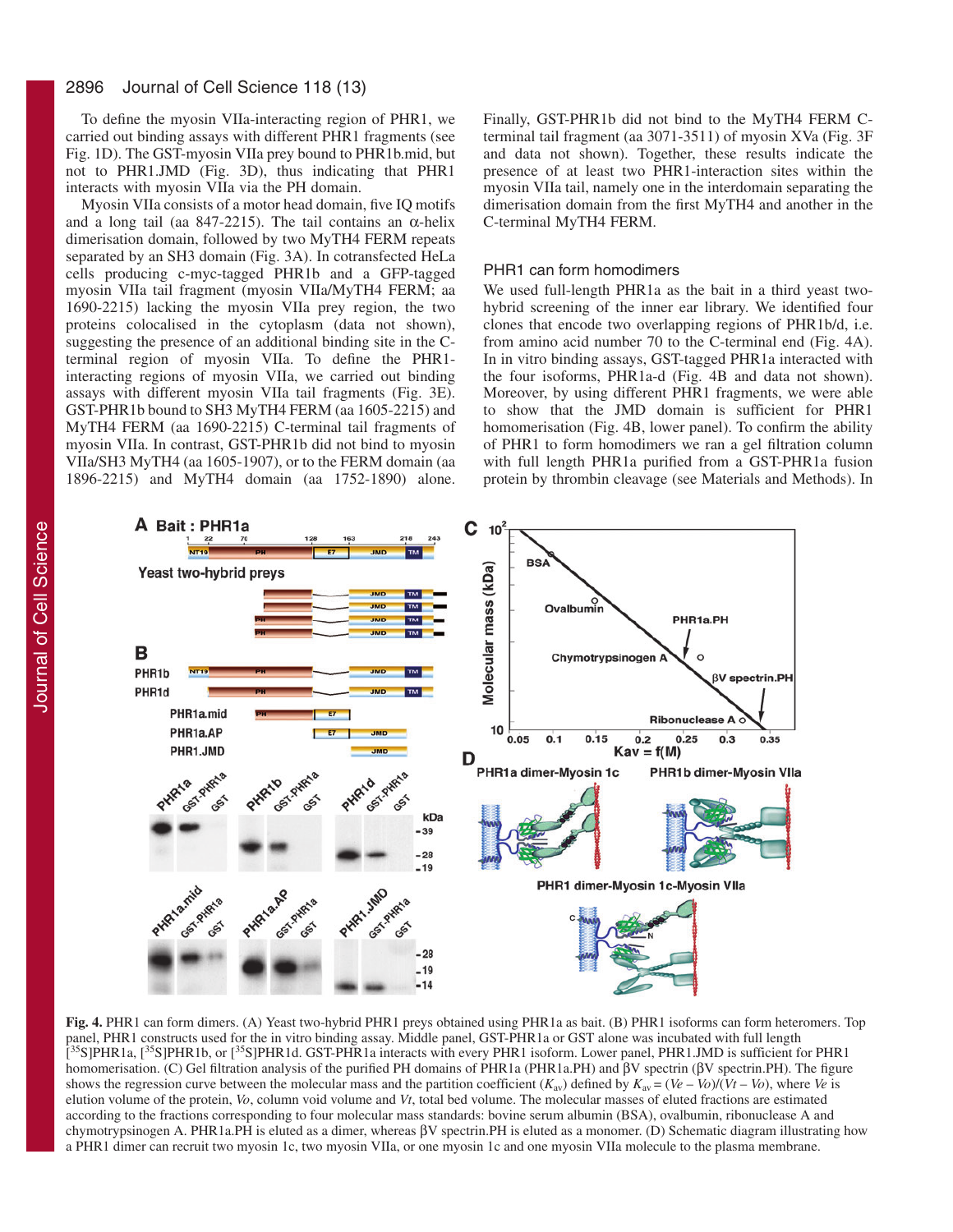parallel, we analysed the integrity of the PHR1a fragment by Edman sequencing and mass spectrometry in denaturing conditions and found that the C-terminus of the protein was degraded. The residual fragment has a predicted molecular mass of 15878±1 Da. It contains the N-terminal extension (NT19), the entire PH domain and ten amino acid residues of the E7 domain. The estimated molecular mass of 28±5 kDa that we obtained by gel filtration corresponds to a PHR1a dimer. In contrast, the elution fraction of the βV spectrin PH domain (predicted molecular mass, 12 kDa), that we used as a control, corresponds to an estimated molecular mass of 13±5 kDa, i.e. to monomers (Fig. 4C). These results indicate that PHR1 can form dimers in vitro.

As myosin 1c and myosin VIIa bind to the same region of PHR1, namely the PH domain, a given PHR1 molecule may not interact with both myosins at the same time. However, PHR1 dimers could interact simultaneously with two myosin 1c, two myosin VIIa, or one myosin 1c and one myosin VIIa molecule (see Fig. 4D). Myosin VIIa and myosin 1c are actinbased motors moving to the plus end of the filaments (Zhu et al., 1996; Inoue and Ikebe, 2003). Myosin VIIa is a twoheaded motor protein that has been proposed to be processive (Inoue and Ikebe, 2003). Myosin VIIa has a much lower affinity for ATP than for ADP, which makes this myosin a good candidate to maintain a tension force at a given site (Inoue and Ikebe, 2003). Myosin 1c is a single-headed, nonprocessive motor protein. It is thus predicted to create

# PHR1 interacts with myosin 1c and myosin VIIa 2897

only transient tension forces on its ligands, unless several myosin 1c molecules bind to the same ligand molecule (see Gillespie and Cyr, 2004). As a result of the PHR1 dimerisation, the bridging of several myosin 1c molecules is expected to increase the probability of creating a tension at a given plasma membrane location (see Fig. 5B). Interestingly, a cooperative role of two unconventional myosins has already been reported. Studies on *Dictyostelium* mutants have demonstrated that different myosins I play a cooperative role in the production of the resting cortical tension that is required for fluid macropinocytosis and cell motility (reviewed by Titus, 2000). Indeed, although *Dictyostelium* mutants lacking either a subclass-2 (*myoA–* ) or a subclass-1 (*myoB–* ) myosin I have normal levels of cortical tension, double myosin I mutants (*myoA– /B–* ) display a 50% reduction in cortical tension (Dai et al., 1999; Titus, 2000).

# PHR1 and hair cell vesicular trafficking

myosin VIIa

CaM

 $\bullet$ 

PIP<sub>2</sub>

In the retina, pulse-labelling experiments in isolated frog photoreceptors, led Krappa and colleagues (Krappa et al., 1999) to suggest that PHR1 functions as a mediator of post-Golgi protein trafficking. By studying ciliogenesis in rat trachea epithelial cells, it has also been shown that PHR1 transcripts are upregulated upon stimulation of ciliary differentiation (Andrews et al., 2000). As myosin VIIa and



**MET** channel Ca **Tip lini** 

myosin 1c

**Fig. 5.** Schematic representation of an inner ear sensory cell and proposed molecular model of the slow adaptation process. (A) The hair bundle is composed of 20-300 actin-filled stiff microvilli, called the stereocilia, arranged in three to four rows of increasing height. Stereocilia are held together by different types of lateral links. In addition, a single tip link joins the tip of each stereocilium to the lateral side of its taller neighbour in the adjacent row. (B) According to the gating spring hypothesis (Howard and Hudspeth, 1987), deflection of the hair bundle in the excitatory direction exerts a tension force on the tip links. The force is transmitted to the mechanoelectrical transduction (MET) channels (believed to be located close to the tip link insertion in the membrane), increasing their probability of being open. An influx of cations (mainly K<sup>+</sup> ions, but also  $Ca^{2+}$  ions) through the open MET channels depolarises the hair cell leading to neurotransmitter release and signalling to the central nervous system via afferent nerve fibres. (C) A model of the slow adaptation process evoked by sustained deflection of the hair bundle. The Ca<sup>2+</sup> influx through the open MET channels triggers the adaptation process (see Fettiplace and Ricci, 2003; Gillespie and Cyr, 2004). The increase of the stereociliar Ca<sup>2+</sup> concentration weakens calmodulin (CaM) binding to the myosin 1c IQ motifs, which in turn interact with anionic phospholipids [such as PtdIns(4,5)*P*<sub>2</sub> (PIP<sub>2</sub>)] in the membrane. This also leads to the dissociation of myosin molecules from actin filaments. The resulting reduction in the tension exerted on the stereocilia membrane is thought to underlie the slow adaptation process, i.e. a decrease of the MET channel open probability while the mechanical stimulus is persisting. The PHR1-myosin complexes are expected to function as elastic molecular crosslinkers that contribute to and modulate the membrane tension. Unlike myosin 1c-phospholipids interactions, they may not be dependent on the local  $Ca^{2+}$  concentration.

nerve

fibres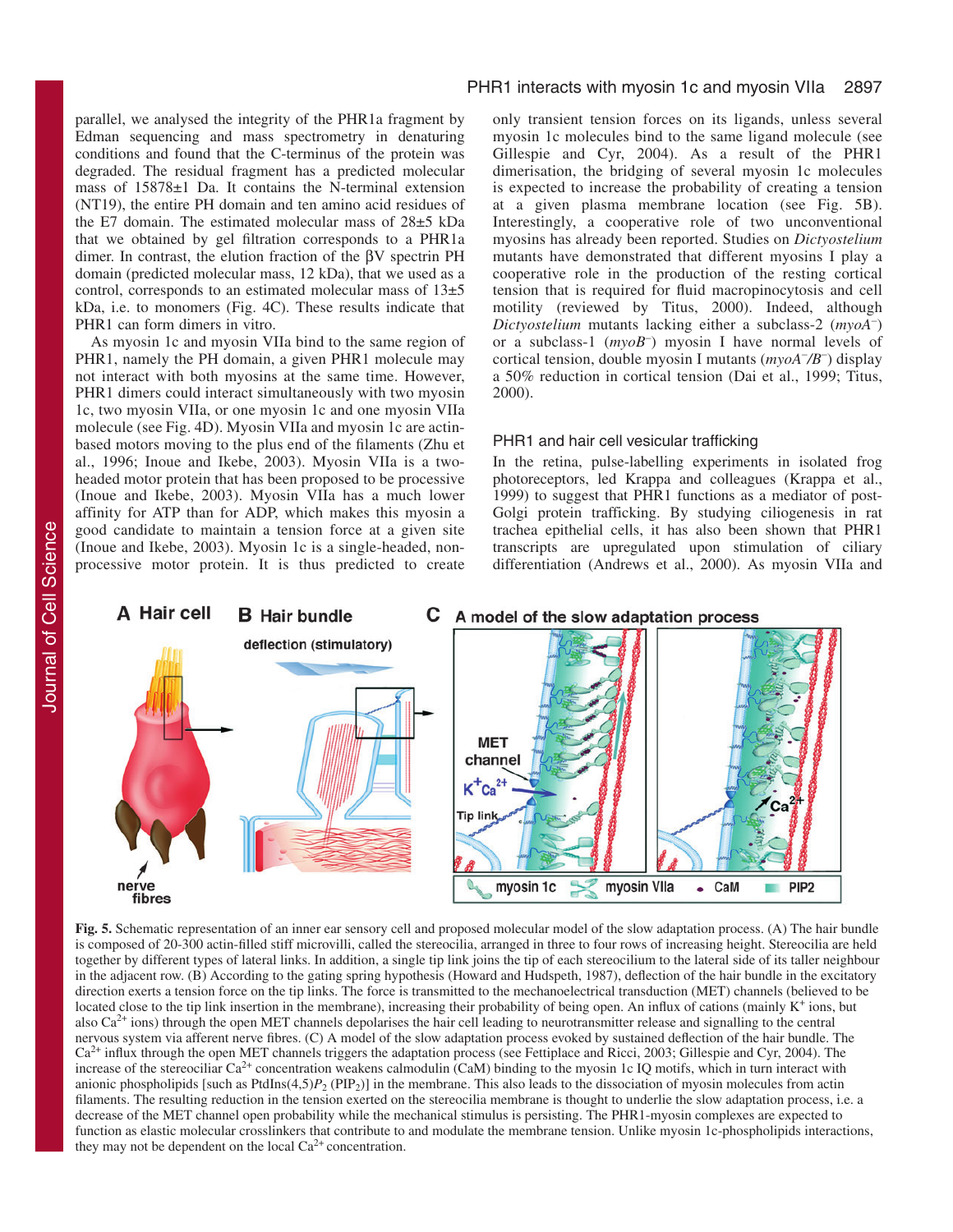myosin 1c are abundant in the hair cell apical region around the cuticular plate, a region characterised by a dense vesicular traffic (Kachar et al., 1997), these myosins, together with PHR1, might be involved in the sorting of proteins en route to the hair bundle.

# Is PHR1 involved in the mechanotransduction slow adaptation process?

Owing to its location at the stereociliary tip, i.e. at the mechano-electrical transduction (MET) channel putative area, in amphibian hair cells (Metcalf, 1998; Steyger et al., 1998), myosin 1c has long been regarded as a good candidate for the adaptation motor of the hair cell (Hudspeth and Gillespie, 1994; Gillespie and Cyr, 2004). Indeed, a role of myosin 1c in the slow adaptation process has been demonstrated in postnatal day 1 to 8 (P1-P8) mouse vestibular hair cells, by using a chemical/genetic approach (Holt et al., 2002). Because cochlear hair cells from P2 shaker-1 mice adapt more rapidly than those from control mice, myosin VIIa may also play a role in the slow adaptation process (Kros et al., 2002). It is presently unknown whether the two myosins actually cooperate in all types of hair cell or whether myosin VIIa in cochlear hair cells plays a role equivalent to that of myosin 1c in vestibular hair cells (Gillespie and Cyr, 2004). Inhibitors of PtdIns $(4,5)P_2$ synthesis lead to defective hair cell mechanotransduction, and reduce the rates of fast as well as slow adaptation. Because myosin 1c directly binds to PtdIns $(4,5)P_2$  through its IQ domains, it has been proposed that  $PtdIns(4,5)P_2$  is a component of the molecular complex underlying the slow adaptation process (Hirono et al., 2004). Upon deflection of the hair bundle by an excitatory stimulus, MET channels open and  $Ca^{2+}$  ion influx increases the  $Ca^{2+}$  concentration in the stereocilia, leading to calmodulin-myosin dissociation. The free IQ domains would then bind to anionic phospholipids such as PtdIns $(4,5)P_2$ , thereby strengthening the interaction between myosin 1c and the membrane, whereas myosin head domains may detach from the core of actin filaments (Fig. 5B). At rest, when myosin 1c IQ domains are occupied by calmodulins, myosin molecules would bind to the stereocilia membrane through their tail domain (Hirono et al., 2004). Assuming that PHR1 is present at the tip of the stereocilia, this integral membrane protein presumably anchors myosin 1c and myosin VIIa to the membrane (Fig. 5B), in a way that may not be dependent on the local  $Ca^{2+}$  concentration (see Fig. 2 and Fig. 3C).

Despite the fact that the murine PHR1 is abundantly expressed in several types of sensory cells (i.e. olfactory, retinal, vestibular and cochlear cells) and various other cell types, an abnormal phenotype was not detected in *PHR1* null mouse mutants up to 1 year of age (Xu et al., 2004). In particular, these mice do not have an overt hearing impairment or balance defect. The apparent normal phenotype of *PHR1* null mice may reflect functional redundancy between PHR1 and other protein(s). PHR2, which has 57% amino acid identity with PHR1 in the PH domain and is expressed in many tissues (Krappa et al., 1999; Xu et al., 2004), is an obvious candidate, although it remains to be shown whether it is expressed in the same cell types as PHR1. However, refined analyses of the *PHR1* mutant mice in different genetic backgrounds and/or environmental conditions (for instance, chronic exposure to

high sound levels), could help reveal subtle deficiencies of the balance and auditory functions. In conclusion, the *PHR1* null mutant is a valuable model to determine whether PHR1 is required for the proper targeting of myosin 1c and myosin VIIa in the hair bundle.

We thank S. Pêtres for technical assistance in gel filtration experiments, J. D'Alayer for N-terminal sequencing, A. Namane and P. Lenormand for mass spectroscopy experiments. We thank J. Levilliers and D. Weil for their constant help. This work was supported by grants from the EC (QLG2-CT-1999-00988), R & G Strittmatter Foundation, A & M Suchert Kontra Blindheit.

# **References**

- **Andrews, K. L., Potdar, P. D., Nettesheim, P. and Ostrowski, L. E.** (2000). KPL1, which encodes a novel PH domain-containing protein, is induced during ciliated cell differentiation of rat tracheal epithelial cells. *Exp. Lung Res.* **26**, 257-271.
- **Avraham, K. B., Hasson, T., Steel, K. P., Kingsley, D. M., Russell, L. B., Mooseker, M. S., Copeland, N. G. and Jenkins, N. A.** (1995). The mouse Snell's waltzer deafness gene encodes an unconventional myosin required for structural integrity of inner ear hair cells. *Nat. Genet.* **11**, 369-375.
- **Boëda, B., El-Amraoui, A., Bahloul, A., Goodyear, R., Daviet, L., Blanchard, S., Perfettini, I., Fath, K. R., Shorte, S., Reiners, J. et al.** (2002). Myosin VIIa, harmonin and cadherin 23, three Usher I gene products that cooperate to shape the sensory hair cell bundle. *EMBO J.* **21**, 6689- 6699.
- **Bartel, P., Chien, C. T., Sternglanz, R. and Fields, S.** (1993). Elimination of false positives that arise in using the two-hybrid system. *Biotechniques* **14**, 920-924.
- **Colland, F., Jacq, X., Trouplin, V., Mougin, C., Groizeleau, C., Hamburger, A., Meil, A.,Wojcik, J., Legrain, P. and Gauthier, J. M.** (2004). Functional proteomics mapping of a human signaling pathway. *Genome Res.* **14**, 1324- 1332.
- **Cyr, J. L., Dumont, R. A. and Gillespie, P. G.** (2002). Myosin-1c interacts with hair-cell receptors through its calmodulin-binding IQ domains. *J. Neurosci.* **22**, 2487-2495.
- **Dai, J., Ting-Beall, H. P., Hochmuth, R. M., Sheetz, M. P. and Titus, M. A.** (1999). Myosin I contributes to the generation of resting cortical tension. *Biophys. J.* **77**, 1168-1176.
- **Dumont, R. A., Zhao, Y. D., Holt, J. R., Bahler, M. and Gillespie, P. G.** (2002). Myosin-I isozymes in neonatal rodent auditory and vestibular epithelia. *J. Assoc. Res. Otolaryngol.* **3**, 375-389.
- **El-Amraoui, A., Sahly, I., Picaud, S., Sahel, J., Abitbol, M. and Petit, C.** (1996). Human Usher 1B/mouse shaker-1: the retinal phenotype discrepancy explained by the presence/absence of myosin VIIA in the photoreceptor cells. *Hum. Mol. Genet.* **5**, 1171-1178.
- **Fettiplace, R. and Ricci, A. J.** (2003). Adaptation in auditory hair cells. *Curr. Opin. Neurobiol.* **13**, 446-451.
- **Frolenkov, G. I., Belyantseva, I. A., Friedman, T. B. and Griffith, A. J.** (2004). Genetic insights into the morphogenesis of inner ear hair cells. *Nat. Rev. Genet.* **5**, 489-498.
- **Fromont-Racine, M., Rain, J. C. and Legrain, P.** (1997). Toward a functional analysis of the yeast genome through exhaustive two-hybrid screens. *Nat. Genet.* **16**, 277-282.
- **Gillespie, P. G. and Cyr, J. L.** (2002). Calmodulin binding to recombinant myosin-1c and myosin-1c IQ peptides. *BMC Biochem.* **3**, 31.
- **Gillespie, P. G. and Cyr, J. L.** (2004). Myosin-1c, the hair cell's adaptation motor. *Annu. Rev. Physiol.* **66**, 521-545.
- **Hasson, T., Gillespie, P. G., Garcia, J. A., MacDonald, R. B., Zhao, Y., Yee, A. G., Mooseker, M. S. and Corey, D. P.** (1997). Unconventional myosins in inner-ear sensory epithelia. *J. Cell Biol.* **137**, 1287-1307.
- **Hartley, D. A.** (1993). *Cellular Interactions in Development: A Practical approach* (ed. D. A. Hartley), pp. 153-179. Oxford: IRL Press.
- **Hirono, M., Denis, C. S., Richardson, G. P. and Gillespie, P. G.** (2004). Hair cells require phosphatidylinositol 4,5-bisphosphate for mechanical transduction and adaptation. *Neuron* **44**, 309-320.
- **Holt, J. R., Gillespie, S. K., Provance, D. W., Shah, K., Shokat, K. M., Corey, D. P., Mercer, J. A. and Gillespie, P. G.** (2002). A chemicalgenetic strategy implicates myosin-1c in adaptation by hair cells. *Cell* **108**, 371-381.